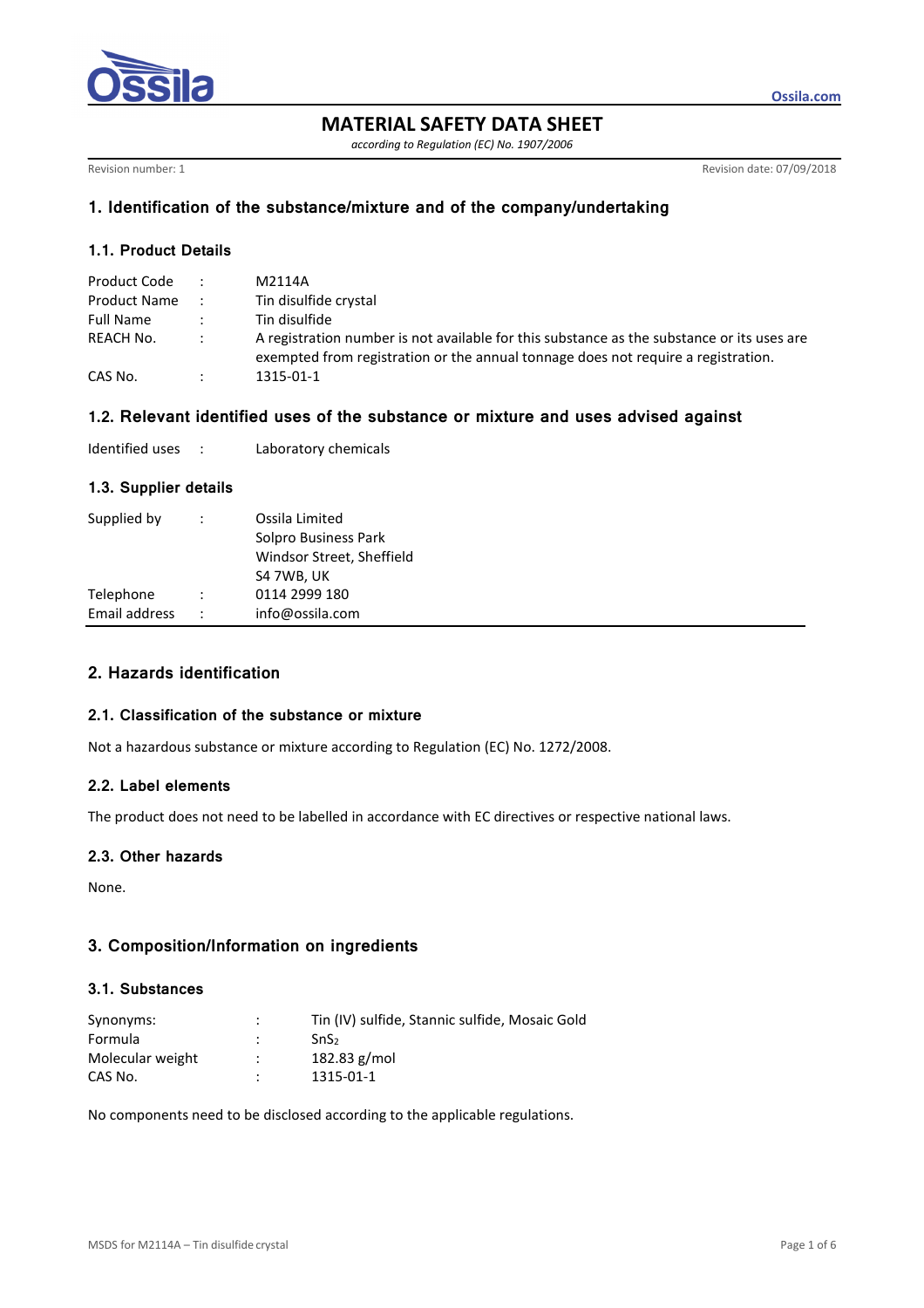# **4. First aid measures**

### **4.1. Description of first aid measures**

#### **After Inhalation**

Remove person to fresh air. If not breathing, give person artificial respiration.

### **After skin contact**

Wash with soap and water.

**After eye contact**  Flush with copious amounts of water as a precaution.

**After Ingestion**  Rinse out mouth with water.

### **4.2. Most important symptoms and effects, both acute and delayed**

The most important known symptoms and effects are described in section 11.

### **4.3. Indication of any immediate medical attention and special treatment needed**

No data available.

# **5. Fire fighting**

### **5.1. Extinguishing media**

Suitable extinguishing media: Dry chemical, alcohol-resistant foam, carbon dioxide or water spray. Consult with local fire authorities before attempting large scale fire-fighting operations.

#### **5.2. Special hazards arising from the substance of mixture**

**Hazardous combustion products:** Sulphur oxides, tin oxides

#### **5.3. Advice for firefighters**

Wear a self-contained breathing apparatus if necessary. During a fire, irritating and highly toxic gases and vapours may be generated by thermal decomposition.

## **6. Accidental release measures**

#### **6.1. Personal precautions, protective equipment and emergency procedures**

Wear personal protective equipment (section 8). Avoid dust formation. Ensure room is well ventilated.

#### **6.2. Environmental precautions**

Do not let product enter drains.

#### **6.3. Containment and cleaning**

Contain and clean up spill if safe to do so using an electrically protected vacuum cleaner or by wet-brushing. Dispose of dry waste in closed container for proper disposal according to local regulations.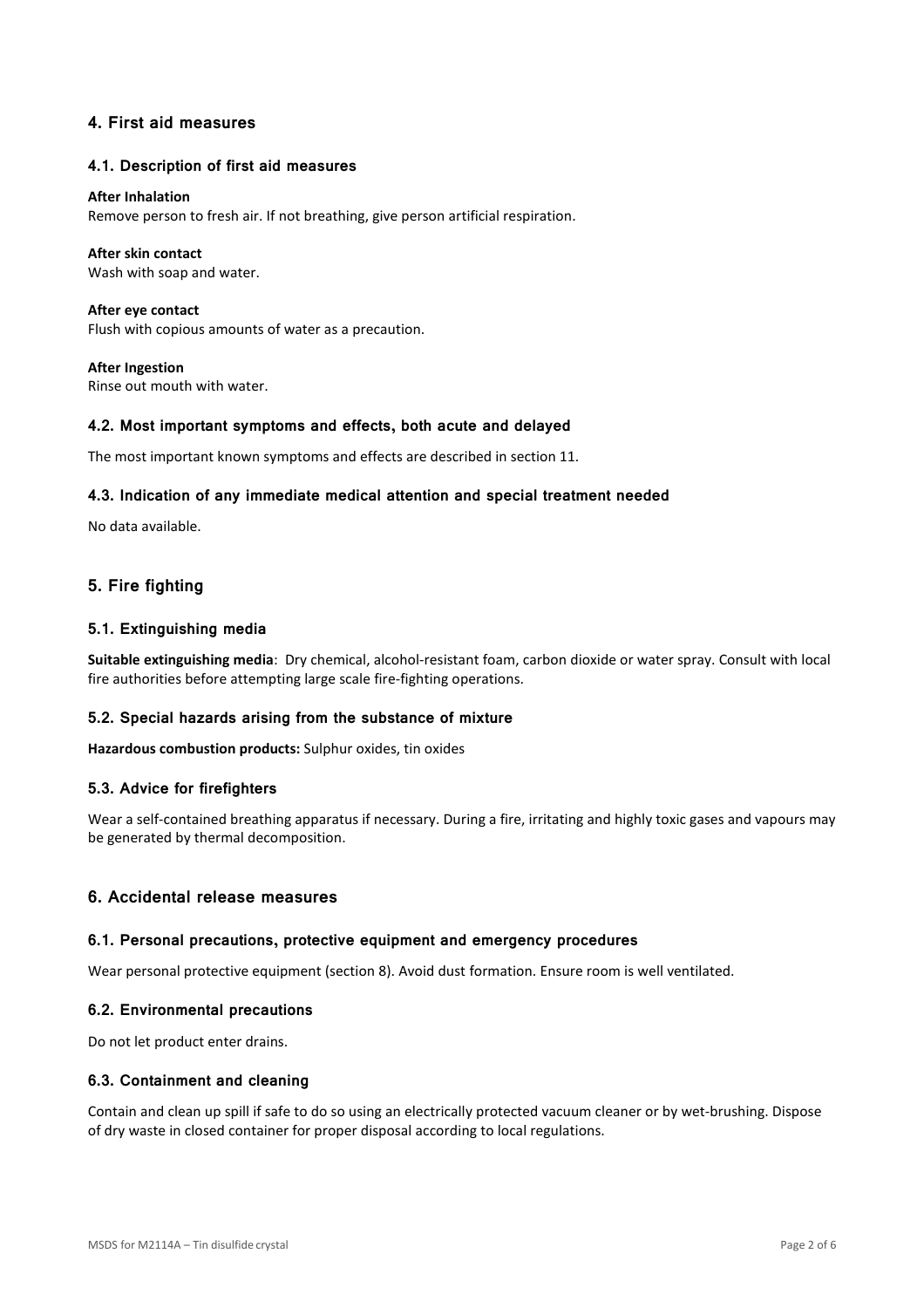# **7. Handling and storage**

# **7.1. Precautions for safe handling**

Avoid formation of dust and aerosols. Provide exhaust ventilation in places where dust is formed.

## **7.2. Conditions for safe storage, including any incompatibilities**

Store in a cool, dry and well-ventilated place inside of a tightly sealed container. Reseal containers that have been opened and keep upright to prevent leakage.

## **7.3. Specific end uses**

Use in laboratories.

# **8. Exposure controls / Personal protection**

## **8.1. Control parameters**

## **Components with workplace control parameters**

Contains no substances with occupational exposure limit values.

### **Biological occupational exposure limits**

This product does not contain any hazardous materials with biological limits.

## **8.2. Exposure controls**

### **Engineering measures**

Handle in accordance with good industrial engineering/laboratory practices for hygiene and safety. Ensure eyewash stations and safety showers are close to the laboratory workstation. Ensure good general ventilation is present when handling the product.

## **Personal protective equipment**

**Eyes:** Wear safety glasses with side-shields conforming to appropriate government standards such as NOISH (US) or EN166 (EU).

**Skin**: Handle with appropriate gloves and use proper glove removal technique to avoid skin contact. Dispose of gloves in accordance with applicable laws. Wash and dry hands.

The selected protective gloves must satisfy the specifications of EU Directive 89/686/EEC and the standard EN 374 derived from it.

**Clothing:** Wear complete suit protecting against chemicals; the type of equipment should be appropriate for the concentration and amount of dangerous substance used.

**Respirators:** Where protection from nuisance dusts is needed, use type N95 (US) or type P1 (EN 143) dust masks or those approved under appropriate government standards such as NIOSH (US) or CEN (EU).

# **General hygiene measures**

Wash thoroughly after handling. Wash contaminated clothing before reuse.

# **9. Physical and chemical properties**

## **9.1. Information on basic physical and chemical properties**

| Appearance | Gold/yellow crystal |
|------------|---------------------|
| Odour      | No data available   |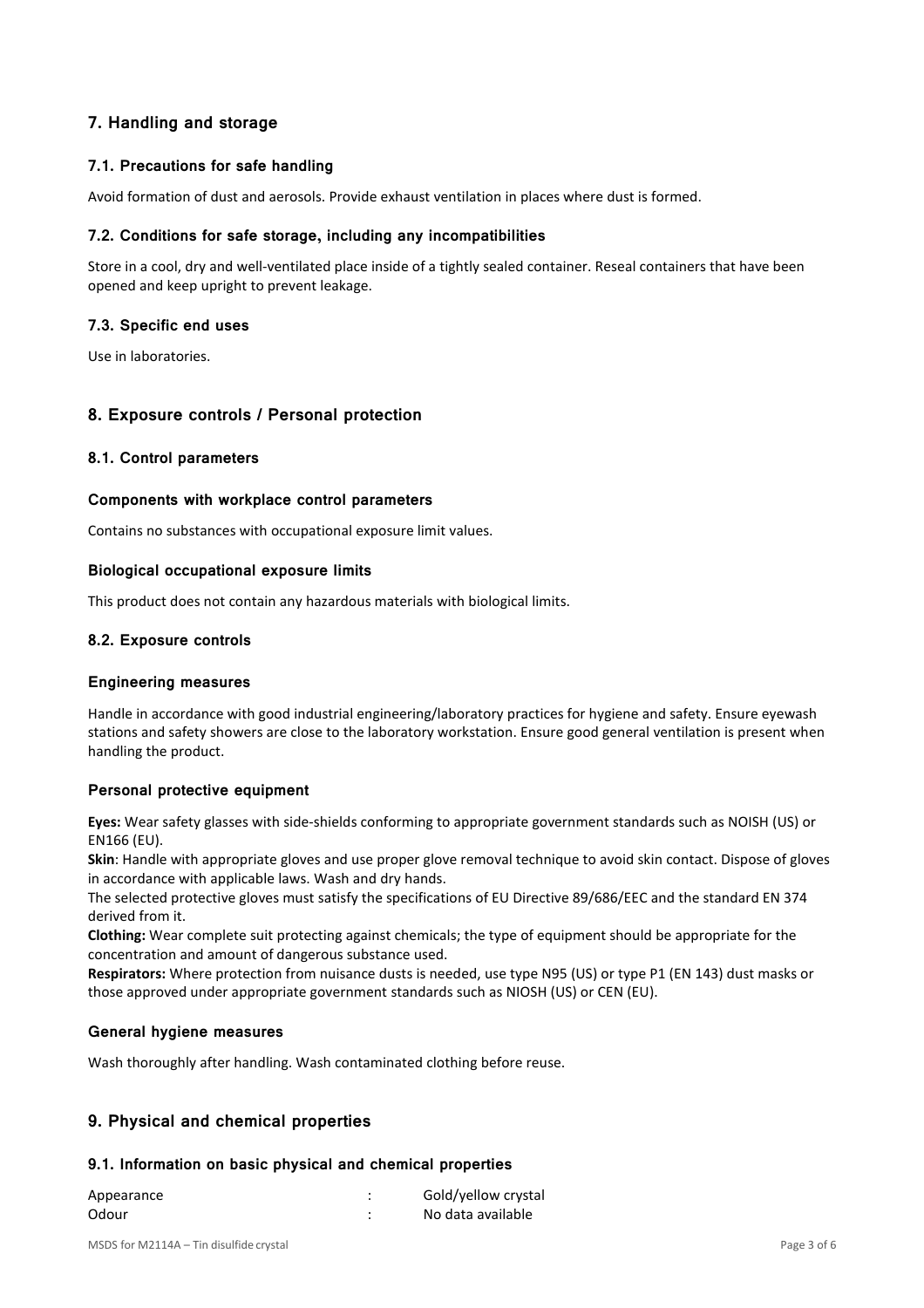|   | No data available |
|---|-------------------|
|   | No data available |
|   | No data available |
|   | No data available |
| ٠ | No data available |
|   | No data available |
| ٠ | No data available |
|   | No data available |
|   | No data available |
|   | No data available |
|   | No data available |
|   | No data available |
|   | No data available |
|   | No data available |
|   | No data available |
|   | No data available |
|   | No data available |
|   | No data available |
|   |                   |

# **9.2. Other safety information**

No data available.

# **10. Stability and reactivity**

## **10.1 Reactivity**

No data available.

## **10.2. Chemical stability**

Stable under normal temperatures and pressures under recommended storage conditions.

# **10.3. Possibility of hazardous reactions**

No data available.

## **10.4. Conditions to avoid**

No data available.

## **10.5. Incompatible materials**

Strong oxidising agents.

# **10.6. Hazardous decomposition products**

No known hazardous decomposition products.

# **11. Toxicological information**

# **11.1. Information on toxicological effects**

MSDS for M2114A – Tin disulfide crystal Page 4 of 6 **Acute toxicity**  No data available. **Skin corrosion/irritation**  No data available. **Serious eye damage/eye irritation**  No data available.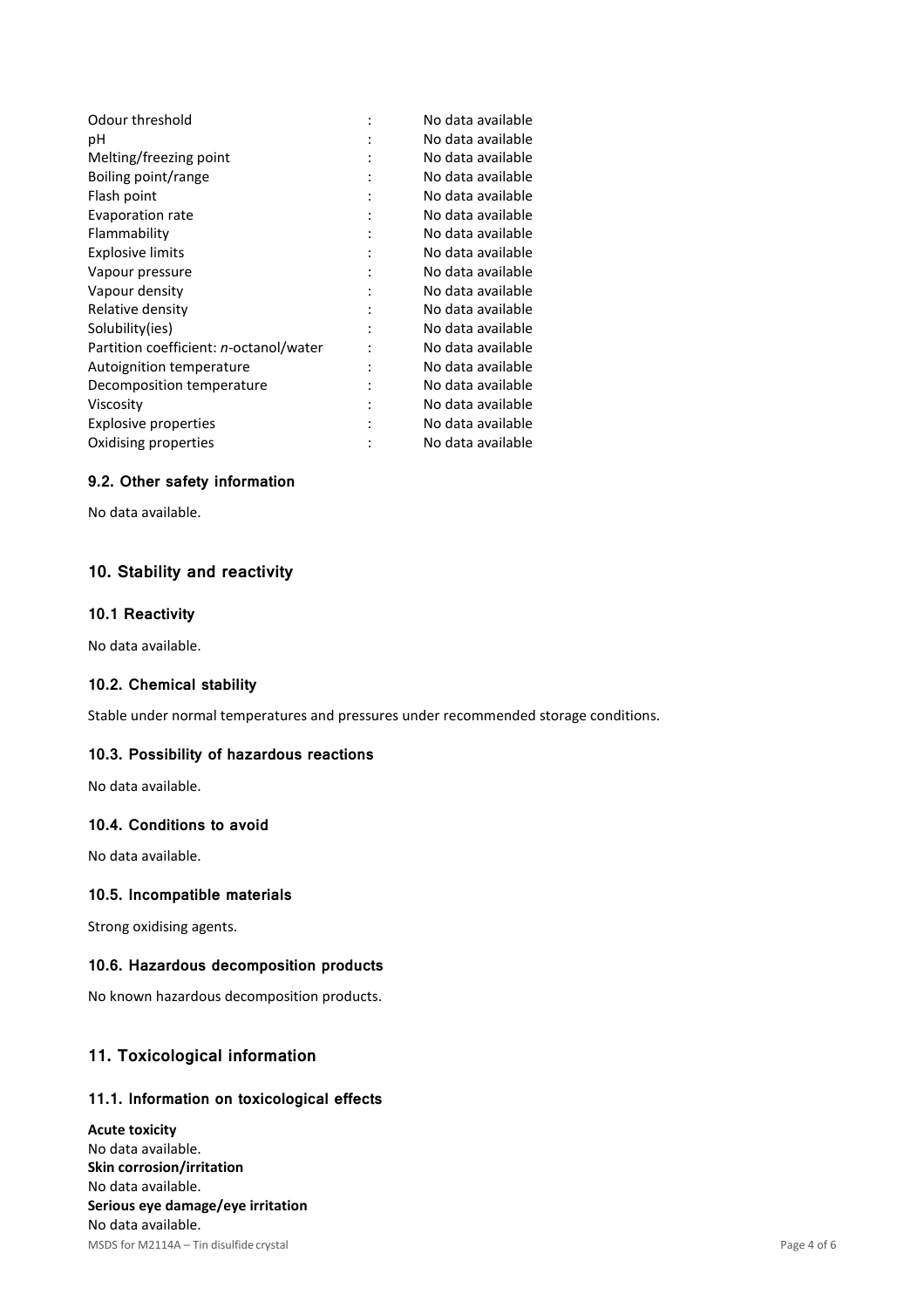**Respiratory or skin sensitization**  No data available. **Germ cell mutagenicity**  No data available. **Carcinogenicity**  No data available. **Reproductive toxicity**  No data available. **Specific target organ toxicity - single exposure**  No data available. **Specific target organ toxicity - repeated exposure**  No data available. **Aspiration hazard**  No data available. **Routes of exposure**  Eye contact, ingestion, inhalation, skin contact. **Signs and Symptoms of Exposure**  No data available.

To the best of our knowledge, the chemical, physical, and toxicological properties have not been thoroughly investigated.

# **12. Ecological information**

### **12.1. Toxicity**

No data available.

#### **12.2. Persistence and degradability**

No data available.

#### **12.3. Bioaccumulative potential**

No data available.

#### **12.4. Mobility in soil**

No data available.

## **12.5. Results of PBT and vPvB assessment**

PBT/vPvB assessment not available as chemical safety assessment not required/not conducted.

### **12.6. Other adverse effects**

No data available.

### **13. Disposal**

### **13.1. Waste treatment methods**

### **Product**

Burn in a chemical incinerator equipped with an afterburner and scrubber. Observe all federal, state and local environmental regulations and directives on waste and hazardous waste. Offer surplus material to a licensed professional waste disposal professional.

#### **Contaminated packaging**